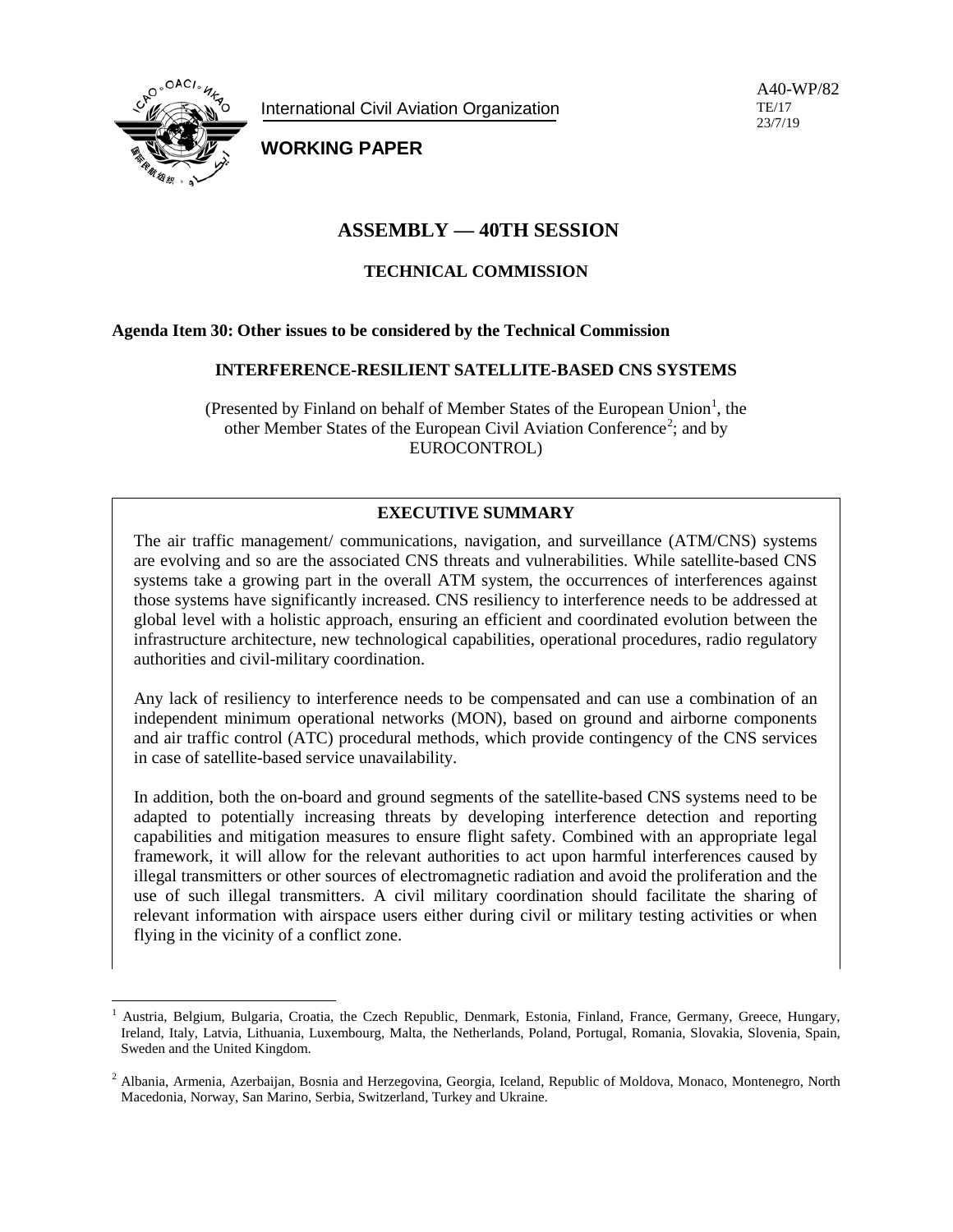**Action:** The Assembly is invited to:

- a) urge States to:
	- 1) transition from a CNS system-based concept towards secure CNS services, mainly based on a satellite-based infrastructure while addressing its resiliency to interference through independent MON based on ground and/or airborne components;
	- 2) apply necessary measures to avoid the commercialisation / proliferation and the use of illegal transmitters such as jammers which may impact satellite-based CNS systems;
	- 3) ensure, considering that the use of radio frequency spectrum by aeronautical safety services requires special measures, close collaboration between aviation authorities, service providers, radio regulatory and spectrum enforcement authorities to ensure that this spectrum is free from harmful interference;
	- 4) reinforce civil-military collaboration regarding global navigation satellite system (GNSS) testing and other activities, which may impact satellite-based CNS systems, with the air navigation services provider (ANSP) responsible for the affected airspace; and
	- 5) consider, when assessing the interference risks associated with conflict zones, that the use of satellite-based CNS systems can potentially be impacted beyond that zone.
- b) direct ICAO to develop guidelines and best practices for use at the State, regional and global levels to mitigate safety risks related to any civil or military GNSS testing activities or other activities which may impact CNS systems (e.g. intentional jamming); and
- c) call upon industry standardization bodies and industry to develop appropriate interference detection, mitigation and reporting capabilities for both the on-board and ground segments of the satellitebased CNS systems, in order to ensure higher CNS resiliency.

| Strategic            | This working paper relates to Strategic Objectives of Safety and Air Navigation              |
|----------------------|----------------------------------------------------------------------------------------------|
| Objectives:          | Capacity and Efficiency.                                                                     |
| Financial            | The activities referred to in this paper will continue subject to the resources available in |
| <i>implications:</i> | the 2020-2022 Regular Programme Budget and/or from extra budgetary contributions             |
| References:          | A32-19, A32-20, A39-11 Appendix F                                                            |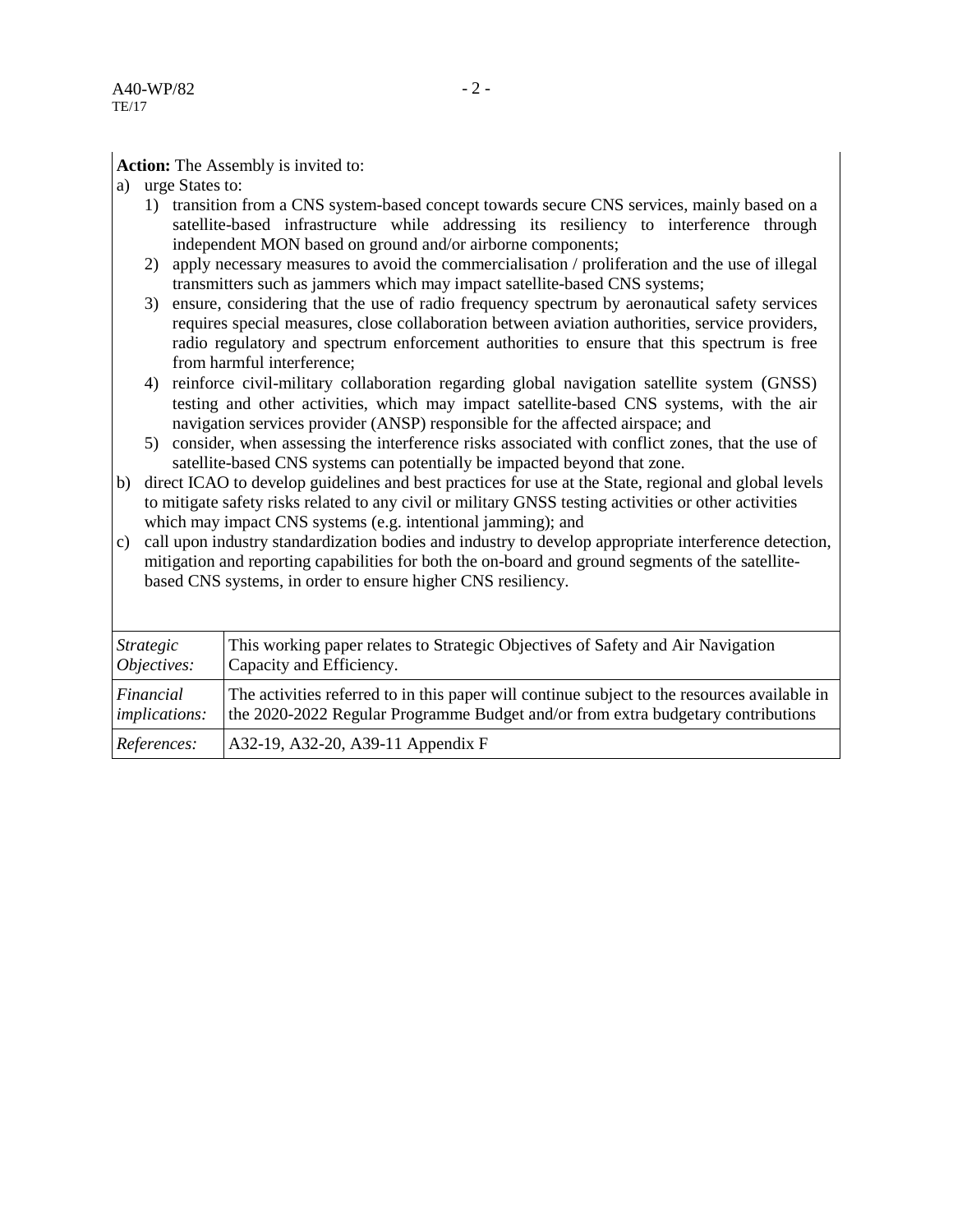### 1. **GLOBAL CNS RESILIENCY**

1.1 The traditional communications, navigation and surveillance (CNS) system, which is currently organised around the 3 C, N and S pillars, relies on the logic that while one pillar can have a complete failure, the two others enable, as a minimum, the safe landing of aircraft. Resulting from the transition to performance-based concepts and the introduction of global navigation satellite system (GNSS) as an integral enabler in multiple areas of CNS, the traditional, single system CNS safety concept needs to evolve.

1.2 An integrated CNS concept is being developed to manage this CNS concept evolution and to address the existing and upcoming CNS challenges: global CNS resiliency is to be achieved by defining a future CNS infrastructure based on two layers:

- a) a backbone of recently standardised or being standardised and global technologies, mainly satellite-based (including satellite communication (SatCOM), GNSS, automatic dependent surveillance — broadcast (ADS-B) and ADS-B satellite-based), supporting resilient CNS services, complemented by
- b) a minimum operating network (MON) composed of legacy ground and/or airborne components (e.g. inertial reference system(IRS)) independent from the backbone which provide continuity of the CNS services in case of satellite-based CNS service interruptions.

1.3 Any lack of resiliency to interference needs to be compensated. This compensation can be built with a combination of an independent MON, based on ground and airborne components and ATC procedural methods, which provide contingency of the CNS services in case of satellite-based service unavailability.

### 2. **CNS INTERFERENCE, DETECTION AND REQUIRED ACTIONS**

2.1 Interference can degrade civil satellite-based CNS signals (e.g. GNSS) and services which are the main enablers of integrated CNS, and in some cases results in unusual system behaviour. Satellite signals are by nature very weak when they arrive at the receiver and thus vulnerable to interference, both natural or artificial, intentional (including jamming and spoofing) or unintentional. The subsequent discussion illustrates the issues already encountered by navigation, being the first CNS domain moving to satellite-based services. However, surveillance and communication may suffer from comparable threats with a need to define actions to address CNS as a whole.

2.2 The aviation community is well-aware of the threats due to the proliferation of interference capable equipment including portable electronic devices (PEDs), personal privacy devices (PPDs), incorrectly operated GNSS repeaters, miss-operated test equipment and the foreseeable proliferation of sophisticated spoofing devices in the future. Improved protection against such interference is under consideration in the development of next-generation avionics and CNS system standards.

2.3 An increasing number of partial or complete loss of GNSS services are reported by pilots (several hundred of occurrences with interruption from generally 10 to 20 minutes were reported by 60 airlines in 2018). This represents a significant increase compared to previous years. The International Air Transport Association (IATA) member airlines and other aircraft operators are experiencing and reporting unavailability of GNSS equipment on a regular basis today. In most cases, the likely cause was ground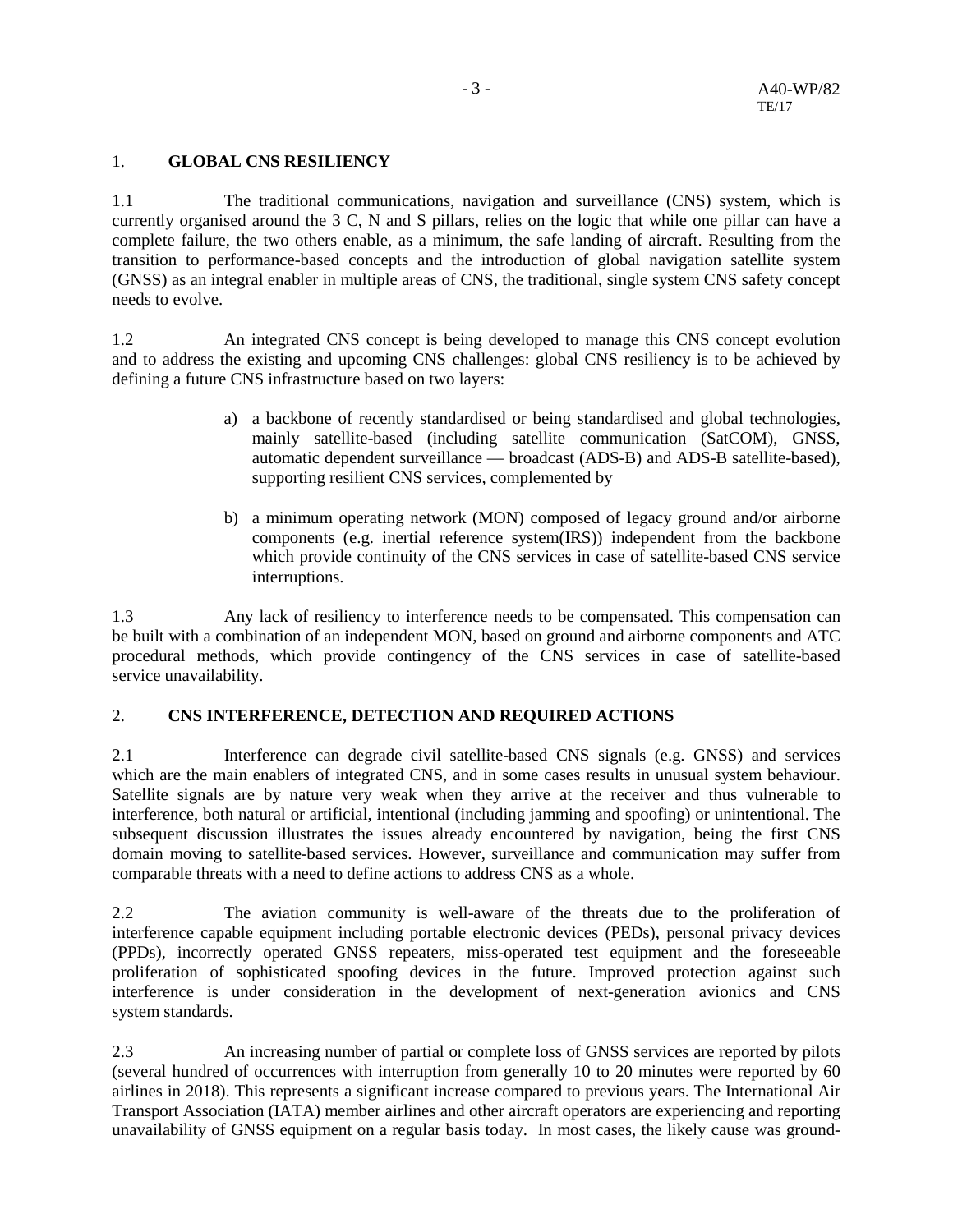originated jamming. So far, no spoofing event was identified. A limited number of those events were caused by low power PPDs. Whilst illegal, these devices intend to jam GNSS signals only closely around the user, but might still interfere with aircraft or airport ground-based augmentation system (GBAS) and ADS-B ground stations at close distance. Several occurrences have been reported among which the majority were encountered during the en-route phase of flight, in areas where political tensions prevail. In some cases high power jammers have been used, impacting a large volume of airspace.

2.4 Once the degradation of GNSS performance is recognised, the consequences may differ from case to case. In some most severe cases, not only the required navigation capability is affected, but the airplane may experience terrain avoidance and warning system (TAWS) errors, and trigger sudden '"terrain-pull up" warnings, including during instrument landing system (ILS) approaches. This could lead to inappropriate action by flight crews.

2.5 Finally, it shall be noted that the aforementioned interference impacts may be in many cases reduced within States which have set-up simultaneously: 1) an efficient spectrum regulation policy, involving civil aviation, to alleviate the impact of unexpected interference events; and 2) a civil aviation coordination mechanism with State military authorities.

2.6 In the future, technical means should be deployed to detect and identify areas of frequent interference, so that operational and technical mitigations can be put in place in advance, and that negative impacts on safety related to the aircrew "surprise" effect can be alleviated. It is not expected that ground-based interference estimation systems alone be either practical or efficient: aircraft are in an ideal position to assess interference areas in real-time. Airborne technical means should be developed to e.g. detect interference on-board and broadcast a position message at the start and end of the detected interference event. These positions would then be used by the ground-based systems to locate more precisely the interferer.

2.7 Given the global nature of aviation operations, it is desirable that States ensure that a radio frequency interference risk mitigation framework, including agreements, processes and equipment capabilities for mitigation actions, are in place, tested and exercised regularly. For GNSS, a radio frequency interference (RFI) mitigation plan is described in the ICAO *Global Navigation Satellite System (*GNSS) Manual (Doc 9849). Such framework should be built on the International Telecommunication Union's (ITU) radio regulations, which includes provisions for the prevention and removal of radio interference, whether between radio services or countries, between frequency assignments, or from other sources of electromagnetic radiation. At national level, radio-regulatory authorities are normally responsible for radio spectrum inspection and compliance functions which should enable the identification and measurement of interfering signals, the verification of proper technical and operational characteristics of radiated signals, and the detection and identification of illegal transmitters. If a safety service is affected, urgent action shall be taken.

2.8 Identification of an interference source can be a difficult and often time-consuming activity. Some States have found that, when aviation stakeholders assist the national radio-regulatory authority in local detection actions, resolutions are more time-effective. States are encouraged to continue to report their experiences to the spectrum and frequency working groups in ICAO to ensure knowledge sharing and establishment of best practices.